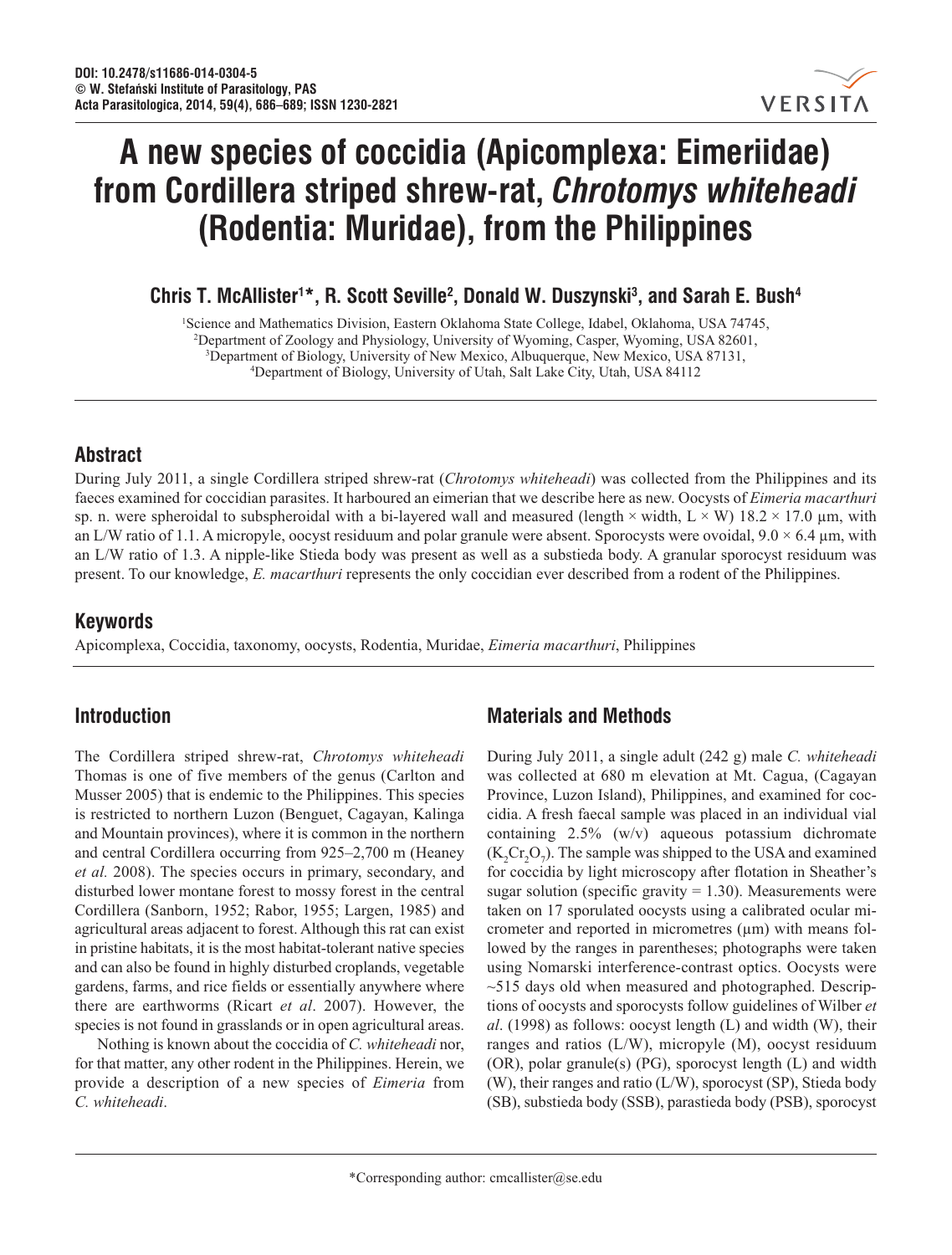residuum (SR), sporozoites (SZ) anterior (ARB) and posterior (PRB) refractile bodies, and nucleus (N). A host voucher was accessioned into Kansas Museum of Natural History (KUMNH). Photosyntypes of sporulated oocysts were accessioned into the United States National Parasite Collection (USNPC), Beltsville, Maryland, USA.

### **Results**

The single *R. whiteheadi* was found to be passing oocysts of an eimerian which we describe here as new.

#### *Eimeria macarthuri* sp. nov.(Figs 1–4)

Description of sporulated oocyst: Oocyst with 4 sporocysts; shape spheroidal—subspheroidal; bi-layered wall, colourless,  $\sim$ 1.2 thick, textured outer layer  $\sim$ 0.8 thick, smooth inner layer ~0.4 thick; L  $\times$  W: 18.2  $\times$  17.0 (16–20  $\times$  15–19); L/W: 1.1 (1.0–1.1); M, OR, PG: all absent.

Description of sporocyst and sporozoites: SP ovoidal, with a smooth uni–layered wall,  $\sim 0.4$  thick; L  $\times$  W: 9.0  $\times$  6.4  $(8-10 \times 6-7)$ ; L/W: 1.3 (1.2–1.6); SB nipple-like, SSB body present, PSB body absent; SR: granular, composed of moderately-sized granules in a compact mass or dispersed between SZ; SZ: (not measured) sausage-shaped with spheroidal ARB and PRB; single N slightly posterior to midpoint.

#### **Taxonomic summary**

Type host: Cordillera striped shrew-rat, *Chrotomys whiteheadi* Thomas, 1895 (Rodentia: Muridae). Collected 22 July 2011.

Type specimens: Symbiotype host in the Kansas Museum of Natural History (KUMNH  $# 168307$ , Parasite  $# P-4698$ ). Photosyntype of sporulated oocyst deposited in the USNPC as No. 107957.

Type locality: Mt. Cagua, Cagayan Province, Luzon Island, Philippines (18.236°N, 122.104°E, elev. 680 m).

Prevalence: In one of one (100%) of the type host.

Sporulation: Unknown. Specimens were collected in the field, stored in  $K_2Cr_2O_7$  solution, and not examined until 515 days later.

Site of infection: Unknown, oocysts recovered from faeces.

Etymology: The specific epithet is given in honour of General Douglas MacArthur (1880–1964), for his prominent role in the Pacific Theater of WW II, particularly in the Philippines, and the only man ever to become a field marshal in the Philippine Army.

Remarks: As there are no previous coccidians described from any rodent in the Philippines, we restrict our comparisons to eimerians described from rodents found in the general region (i.e., Malaysia) (Colley and Mullin, 1971; Mullin *et al*. 1972). The only species similar in size to the new species is *Eimeria miyairii* Ohira, 1912, originally described from common brown rat, *Rattus norvegicus* from Japan (Ohira 1912), but also reported from "wild rats" in Japan by Matubayasi (1938), Whitehead's spiny rat, *Maxomys* (=*Rattus*) *whiteheadi* from Seangor, West Malaysia, and Malaysian field rat, *Rattus tiomanicus* from Pekan, West Malaysia (Ohira 1912; Mullin *et al*. 1972).

The first reasonable description of any coccidium from *Rattus* was of *E. miyairii* by Ohira (1912), but it was written in Japanese and was not read by Western workers. The result was that for many years the species now known as *Eimeria nieschulzi* Dieben, 1924, was thought to be *E. miyairii* (Pellérdy 1974, p. 584) because their oocysts were somewhat similar. Roudabush (1937) translated Ohira's 1912 paper and, using isolates of oocysts from different colleagues to infect lab rats (presumably *R. norvegicus*), was able to definitively distinguish, in great detail, between the endogenous developmental stages of the three eimerians known from rats at that time, *E. miyairii*, *E. nieschulzi*, and *Eimeria separata* Becker and Hall, 1931. He did not, however, mention the differences between their sporulated oocysts. Matubayasi (1938), unaware of Roudabush's (1937) paper, added further confusion when he studied sporogony and endogenous development and pro-



**Figs 1**–**3.** Nomarski interference-contrast photomicrographs of oocysts of *E. macarthuri* n. sp. Abbreviations: oocyst wall (OW), Stieda body (SB), substieda body (SSB). Scale bars  $= 10 \mu m$  for all figures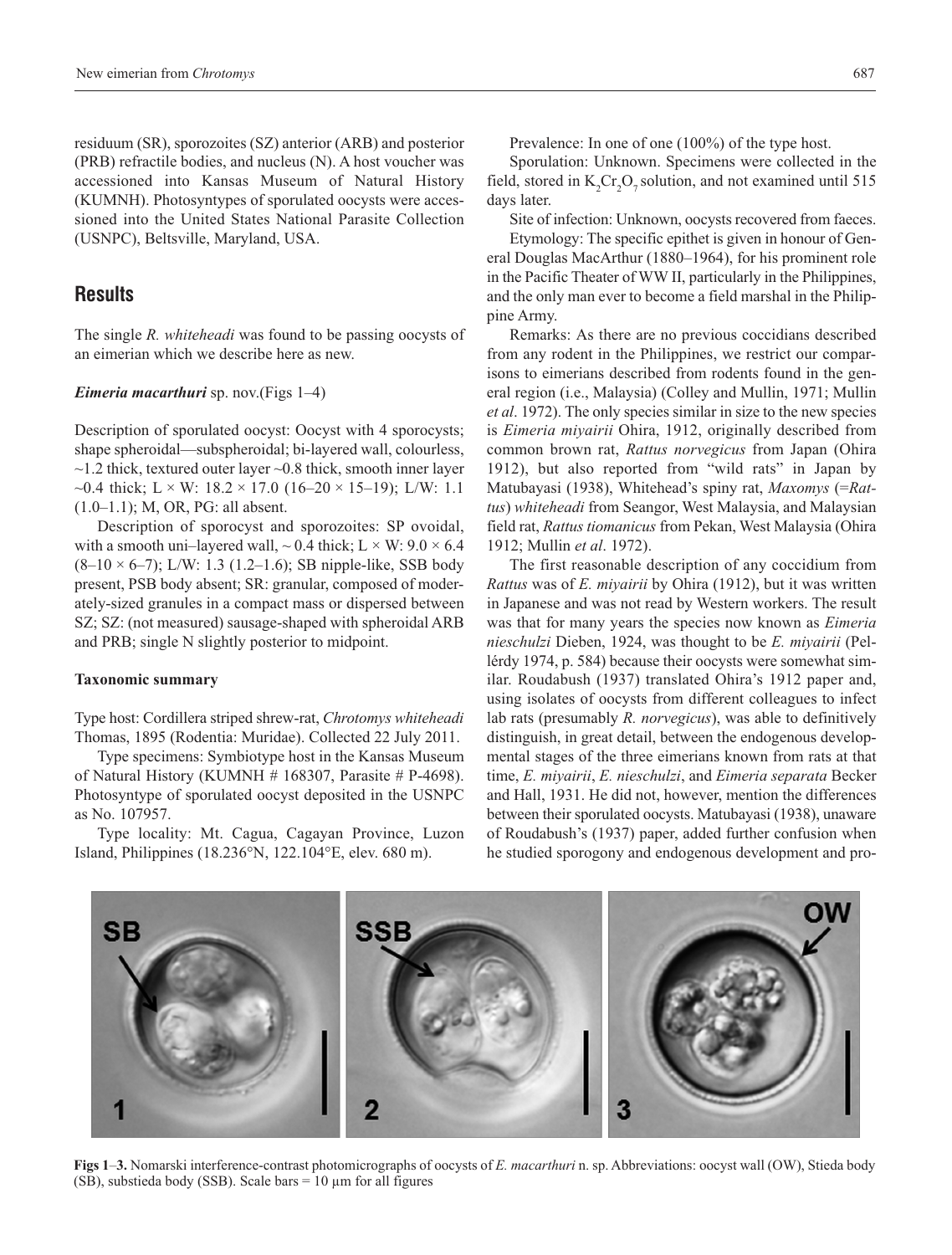

**Fig. 4.** Composite line drawing of oocyst of *Eimeria macarthuri* n. sp. Scale bar =  $10 \mu m$ 

vided line drawings and photomicrographs of the sporulated oocysts of three eimerians he found in wild rats in Japan: *E. carinii* (which was actually *E. miyairii*), *E. miyairii* (which was actually *E. nieschulzi*) and *E. separata*. Levine and Husar (1979) found *E. miyairii* oocysts in two wild *R. norvegicus* trapped in Illinois, USA; using a translation of Ohira's (1912) paper, they cleared up the nomenclatural confusion between *E. carinii*, *E. miyairii*, and *E. nieschulzi*, and redescribed the sporulated oocyst of *E. miyairii* in detail. Our new species differ from *E. miyairii* by having sporocysts that are smaller  $(9.0 \times 6.4 [8 - 10 \times 6 - 7]$  *vs.*  $12.0 \times 8.0 [11 - 14 \times 7 - 9]$  resulting in a smaller L/W ratio (1.3 vs. 1.6), by lacking a polar granule, and by possessing refractile bodies in the sporozoites. Our sporulated oocysts also differs from those of *E. nieschulzi* in shape (nearly spheroidal *vs.* ovoidal), size  $(18.2 \times 17.0)$  [16–20]  $\times$  15–19] *vs.* 23  $\times$  17 [16–26  $\times$  13–21]), and L/W ratio (1.1 *vs.*1.3), and the latter has a distinct polar granule which our new species lacks. Their sporocysts also are distinctly different in size and our species has a substieda body, which the sporocysts of *E. nieschulzi* lack.

Finally, *Eimeria garumarana* Bandyopadhyay and Dasgupta, 1984, described from the common field rat, *Rattus rattus brunneusculus* (Hodgson) in India, has oocysts that are similar in size and other features to the form we describe here. Its sporulated oocysts are subspheroidal and measure  $18 \times$ 17.9 (17–20  $\times$  16.5–19) and lack an oocyst residuum and polar granule. Its ovoidal sporocysts are  $9.8 \times 7.5$  (9–11  $\times$  6–8) and have both a nipple-like Stieda body and a granular sporocyst residuum. There are two differences that distinguish these oocysts from ours, both of which could be questioned: 1) Bandyopadhyay and Dasgupta (1984) stated throughout their paper that there is a distinct micropyle in their oocyst,  $\sim 2.0$ wide, but their line drawing does not have a micropyle and they did not provide a photomicrograph; and 2) their sporocysts were not reported to have a substieda body (which the authors could have missed), which our form does have. Given these discrepancies, the distance of the Philippines from India (>4,400 km), being separated by part of the Asian continent, and the difference in host genera we are confident that our form is a new species.

## **Discussion**

The mammalian fauna of the Philippine Islands is speciesrich and remarkably diverse, and comprises what could be the largest concentration of endemic mammals of any country. In addition, the following murid rodents have been introduced into the Philippines (widespread unless otherwise noted): house mouse, *Mus musculus*, rice-field rat, *Rattus argentiventer* (Mindanao only), Polynesian rat, *Rattus exulans*, Himalayan field rat, *Rattus nitidus* (northern Luzon only), *R. norvegicus*, Tanezumi rat, *Rattus tanezumi* (formerly included in *R. rattus*), and *R. tiomanicus* (Palawan only) (Heaney *et al*. 2010). At least two of these rodents in other locales have been reported to harbor coccidia (see Levine and Ivens 1990). We hope that our initial report of a coccidian from an endemic rodent on this Pacific island will stimulate others to survey additional mammals of the Philippines for these apicomplexan parasites in order to increase our knowledge of their biodiversity.

**Acknowledgements.** We thank P. A. Pilitt for expert curatorial assistance. We also thank N. Antoque, J. A. Cantil, S. Knutie, and S. Villa for their assistance in the field. This study was supported, in part, by the National Science Foundation BS&I grant DEB 0743491 to R. M. Brown, S. E. Bush, D. H. Clayton, and R. G. Moyle and grants from the National Center for Research Resources (5P20RR016474-12) and the National Institute of General Medical Sciences (8P20GM103432- 12) from the National Institutes of Health to R. S. Seville.

#### **References**

- Bandyopadhyay S., Dasgupta B. 1984. *Eimeria garumarana* n. sp. from *Rattus rattus brunneusculus* (Hodgson). *Journal of the Bengal Natural History Society*, 3, 28–35.
- Carlton M.D., Musser G.G. 2005 Order Rodentia. In D. E. Wilson and D. M. Reeder (eds.) Mammal species of the world, a taxonomic and geographic reference, vol. 2. Pp. 745–1599.
- Colley F.C., Mullin S.W. 1971. New species of *Eimeria* (Protozoa: Eimeriidae) from Malaysian rats. *Journal of Protozoology*, 18, 601–604.
- Heaney L., Balete D., Alviola P., Duya M.R. 2008. *Chrotomys whiteheadi*. In: IUCN Red List of Threatened Species. Version 2013.2. www.iucnredlist.org. Downloaded on 30 January 2014.